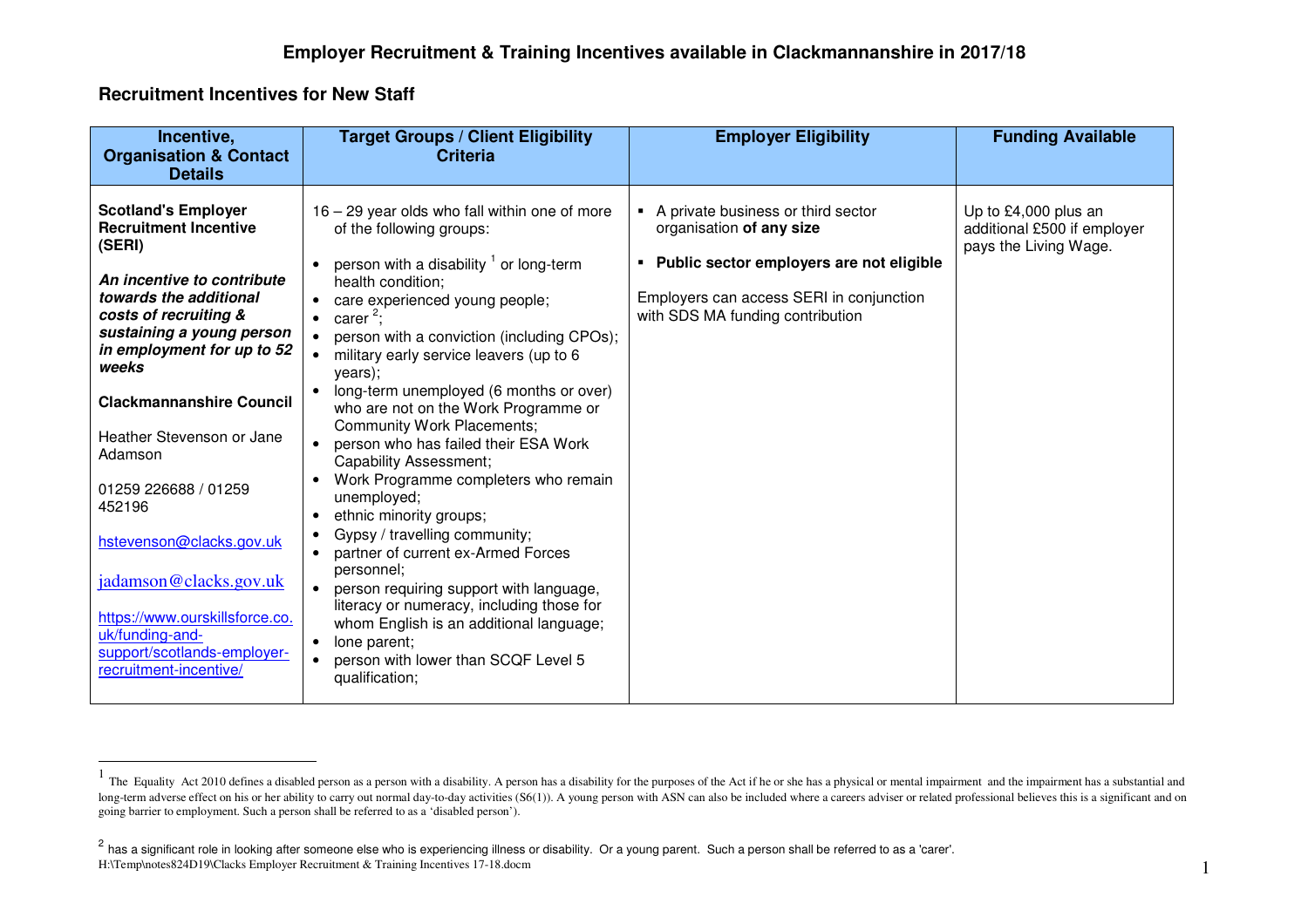| <b>Scotland's Employer</b><br><b>Recruitment Incentive</b><br>(SERI) cont'd                                                                                                                                                                            | a young person who was receiving<br>$\bullet$<br>additional support for learning in school;<br>refugee or other granted leave to stay in<br>the UK;<br>homeless person (including temporary or<br>$\bullet$<br>unstable accommodation);<br>person affected by substance misuse. |                                                                                         |                                              |
|--------------------------------------------------------------------------------------------------------------------------------------------------------------------------------------------------------------------------------------------------------|---------------------------------------------------------------------------------------------------------------------------------------------------------------------------------------------------------------------------------------------------------------------------------|-----------------------------------------------------------------------------------------|----------------------------------------------|
| <b>Clackmannanshire ESF</b><br>Incentive (CEI)<br>A wage incentive to help<br>move ESF participants into<br>work<br><b>Clackmannanshire</b><br>Council/Clackmannanshire<br><b>Works</b><br>Lesley Marshall<br>01259 226682<br>Imarshall2@clacks.gov.uk | ESF participants on<br>$\bullet$<br>Clackmannanshire Council's<br>Employability Pipeline programme                                                                                                                                                                              | Must be in the private or third sector<br>Must be a SME with less than 250<br>employees | Covers 50% of the wage<br>costs for 26 weeks |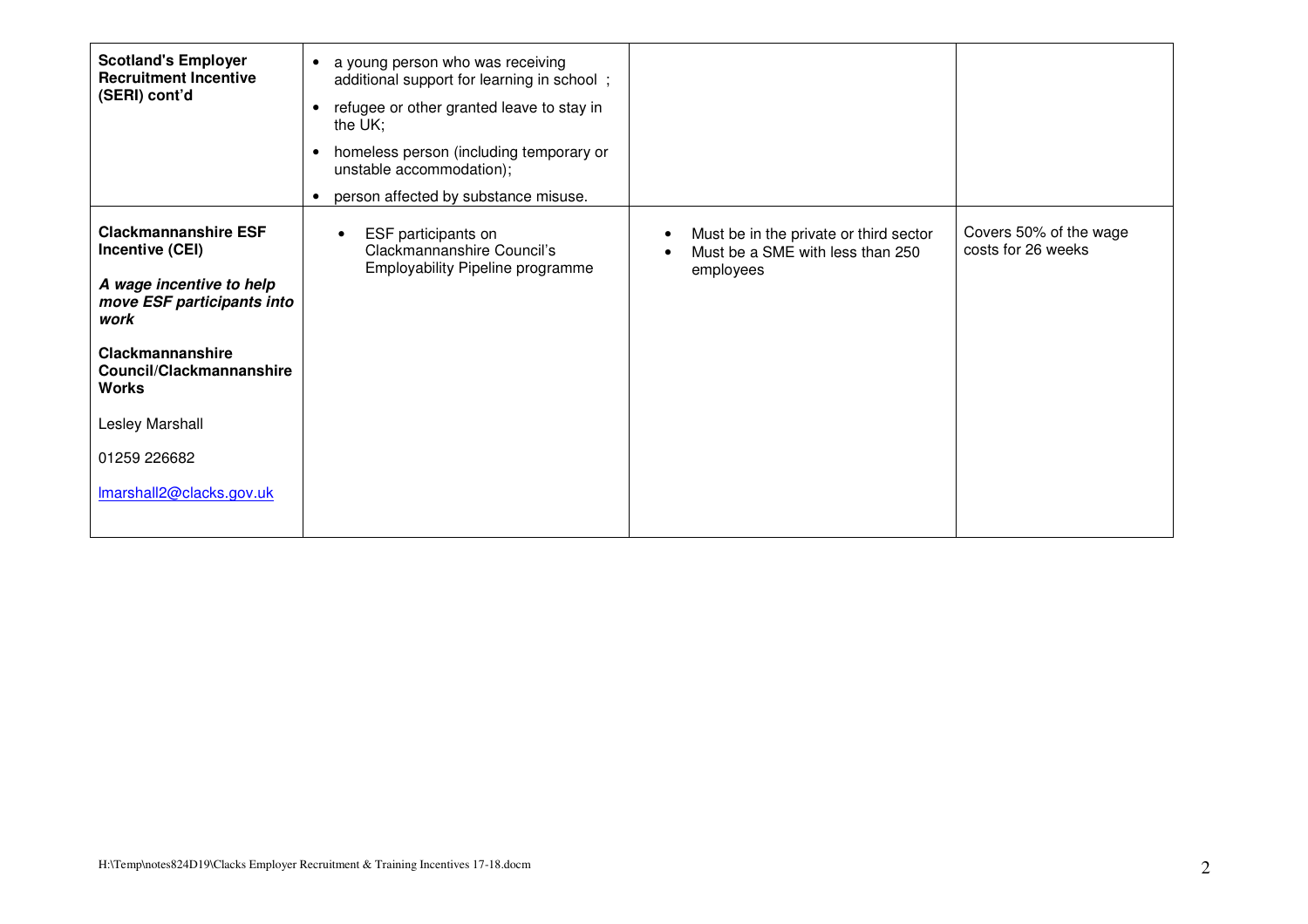| <b>Community Jobs Scotland</b><br><b>Creates work opportunities</b><br>for young people within<br>third sector organisations<br>in Scotland.<br><b>Scottish Council for</b><br><b>Voluntary Organisations</b><br>(SCVO)<br>0800 169 0022<br>http://www.scvo.org.uk/jobs-<br>employability/cjs/ | Eligibility for Community Jobs Scotland jobs<br>falls into two categories:<br>Vulnerable 16-29 year-olds who are<br>A care leaver/care experienced<br>$\bullet$<br>A carer<br>An Armed Forces early service leaver<br>(have served less than 6 years)<br>A young person with conviction<br>A young person with a disability or<br>health related issue<br>Currently unemployed<br>$\bullet$<br>Not accessing alternative<br>Government support (e.g. Work<br>Programme or Work Choice)<br><b>Employability Fund programme</b><br>$\bullet$<br>participants are eligible to apply for<br>CJS vacancies | • Third sector organisations in Scotland | Up to £5,000 for each<br>completed CJS contract |
|------------------------------------------------------------------------------------------------------------------------------------------------------------------------------------------------------------------------------------------------------------------------------------------------|-------------------------------------------------------------------------------------------------------------------------------------------------------------------------------------------------------------------------------------------------------------------------------------------------------------------------------------------------------------------------------------------------------------------------------------------------------------------------------------------------------------------------------------------------------------------------------------------------------|------------------------------------------|-------------------------------------------------|
|                                                                                                                                                                                                                                                                                                | 16-29 year olds with disabilities or health<br><b>issues</b><br>Currently unemployed people and<br>$\bullet$<br>those on a Work Choice or Specialist<br>Employment Support programme<br>should engage directly with their<br>provider.<br>Ultimately eligibility is determined by<br>Jobcentre Plus, Skills Development Scotland<br>or Work Choice advisers. Individuals must<br>have a referral from an adviser before they<br>can apply for a CJS job.                                                                                                                                              |                                          |                                                 |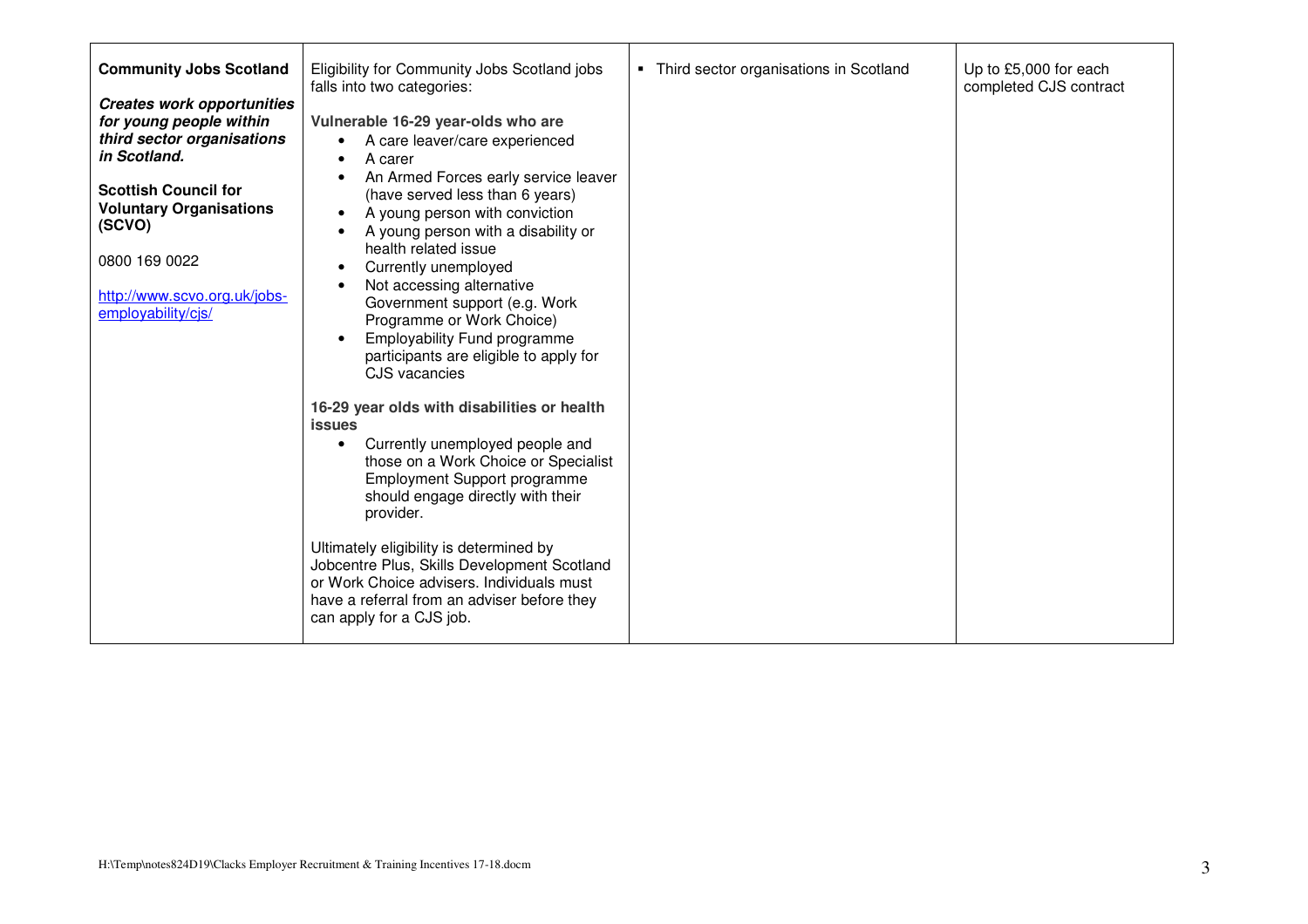| <b>Modern Apprenticeships</b><br>Helps employers develop<br>their workforce by training<br>new staff and upskilling<br>existing employees<br><b>Skills Development</b><br><b>Scotland</b><br>0800 783 6000<br>https://www.ourskillsforce.co.<br>uk/modern-apprenticeships/                                         | $\blacksquare$ Aged 16+                                                                                  | • Businesses based in Scotland of any size<br>• Modern Apprentices are classed as<br>employees and must be paid a salary | Contribution towards the cost<br>of training for new and<br>existing employees<br>undertaking a Modern<br>Apprenticeship. |
|--------------------------------------------------------------------------------------------------------------------------------------------------------------------------------------------------------------------------------------------------------------------------------------------------------------------|----------------------------------------------------------------------------------------------------------|--------------------------------------------------------------------------------------------------------------------------|---------------------------------------------------------------------------------------------------------------------------|
| <b>Adopt an Apprentice</b><br>A financial incentive for<br>employers in Scotland to<br>take on a Modern<br>Apprentice who has been<br>made redundant<br><b>Skills Development</b><br><b>Scotland</b><br>0800 783 6000<br>https://www.ourskillsforce.co.<br>uk/be-<br>inspired/initiatives/adopt-an-<br>apprentice/ | Registered Modern Apprentices who have<br>$\blacksquare$<br>been made redundant from another<br>employer | Any employer who is committed to<br>$\blacksquare$<br>employing a redundant employee for at<br>least 12 months           | £5,000 for businesses in the<br>oil & gas sector<br>£2,000 for businesses in all<br>other sectors                         |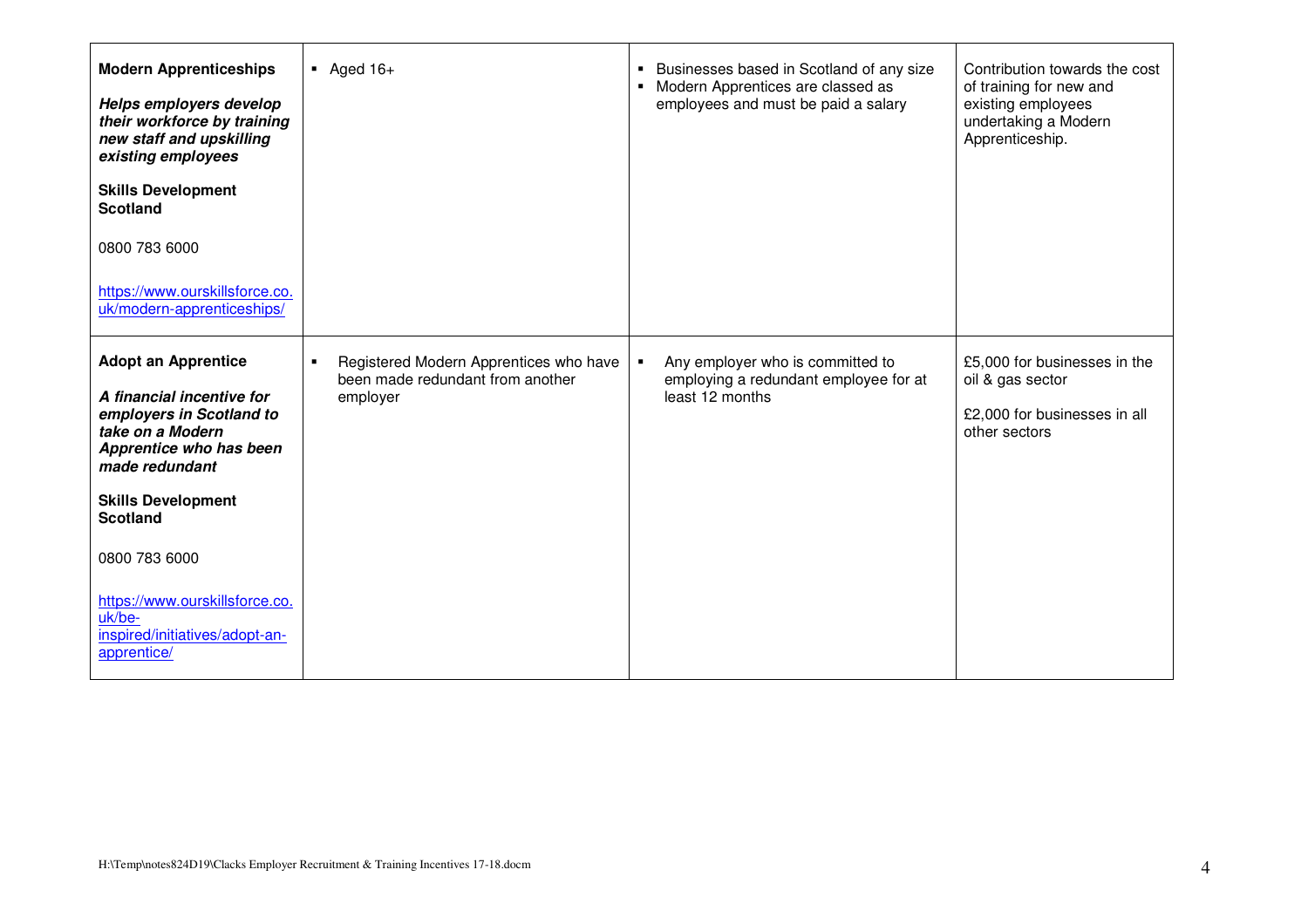| <b>Internships for SME</b><br>employers supported by<br><b>Santander Universities</b><br><b>Provides subsidised</b><br>student and graduate<br><i>interns</i><br><b>University of Stirling</b><br>01786 467070<br>http://www.stir.ac.uk/stirling-<br>internships/information-for-<br>sme-employers/ | • Stirling University students and graduates                                | • Open to SMEs with up to 250 employees<br>or with turnover not exceeding £50 million.<br>• Must be able to offer internships of at least<br>70 hours' duration<br>• Must pay min. of 8.57 an hour | £500 subsidy for every 4<br>weeks of the internship                                                                                                     |
|-----------------------------------------------------------------------------------------------------------------------------------------------------------------------------------------------------------------------------------------------------------------------------------------------------|-----------------------------------------------------------------------------|----------------------------------------------------------------------------------------------------------------------------------------------------------------------------------------------------|---------------------------------------------------------------------------------------------------------------------------------------------------------|
| <b>Internships for Large</b><br><b>Employers</b><br><b>University of Stirling</b><br>01786 467070<br>http://www.stir.ac.uk/stirling-<br>internships/information-for-<br>large-employers/                                                                                                            | Stirling University undergraduates<br>$\bullet$                             | Be able to offer full or part-time<br>$\bullet$<br>internship opportunities during<br>vacation periods                                                                                             | Advice & guidance on writing<br>an initial project brief and<br>salary levels; recruitment<br>support and on-going support<br>throughout the internship |
| Adopt an Intern<br><b>Recruitment of skilled</b><br>graduates to help with<br>urgent project needs<br>0131 618 8009<br>http://www.aai-talent.co.uk/                                                                                                                                                 | Unemployed graduates from Scottish<br>$\blacksquare$<br><b>Universities</b> | Open to organisations from every sector<br>$\blacksquare$<br>and of every size                                                                                                                     | Flexible & affordable way to<br>bring skilled and work-ready<br>graduates into organisations<br>to help complete projects                               |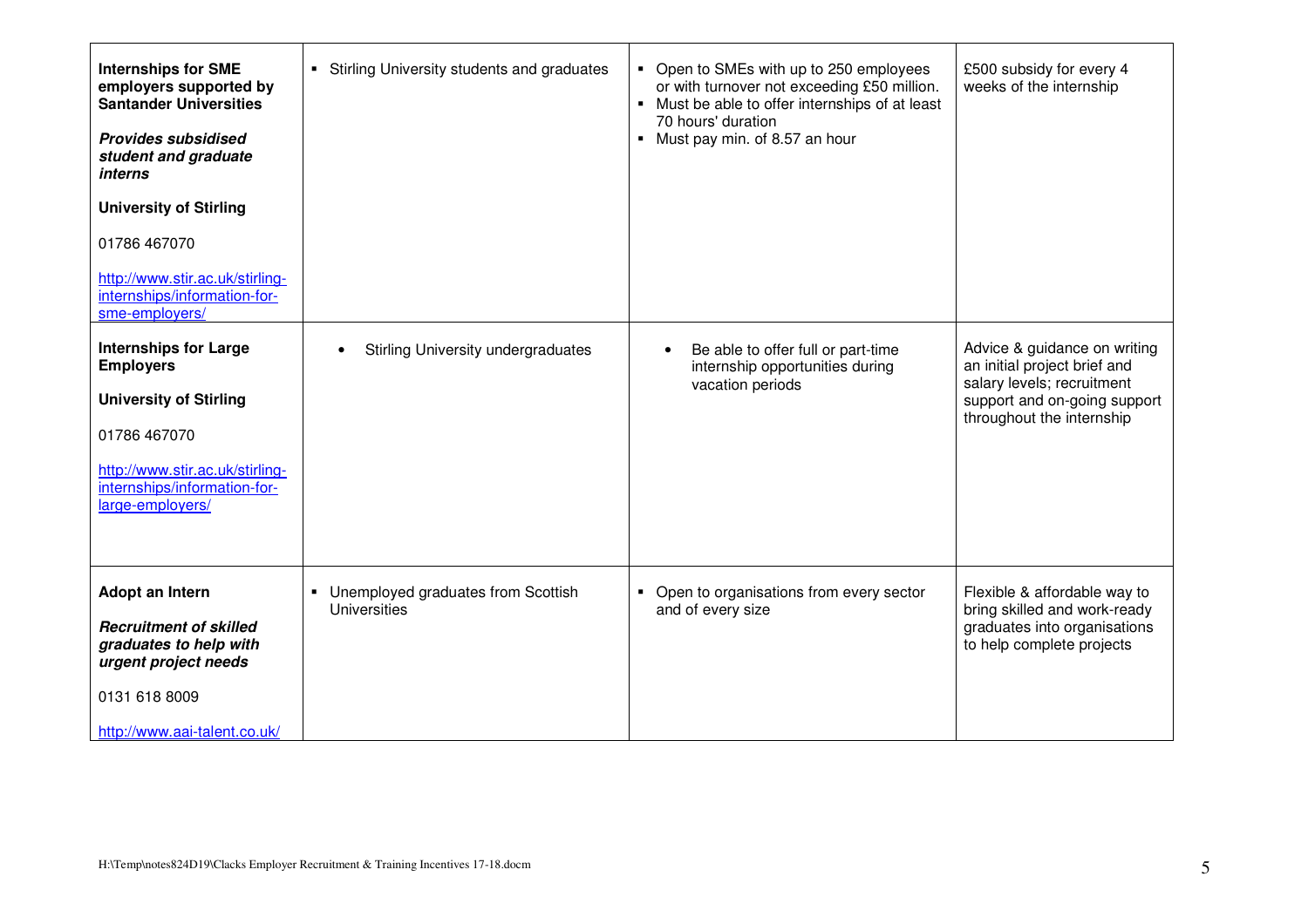## **Training Incentives for Employers**

Training incentives that businesses / employers can apply for to help with staff training costs

| Incentive,<br><b>Organisation &amp; Contact</b>                                                                                           | <b>Target Groups / Client Eligibility</b><br><b>Criteria</b> | <b>Employer Eligibility</b>                                                                                                                                                                     | <b>Funding Available</b>                                                                                                 |
|-------------------------------------------------------------------------------------------------------------------------------------------|--------------------------------------------------------------|-------------------------------------------------------------------------------------------------------------------------------------------------------------------------------------------------|--------------------------------------------------------------------------------------------------------------------------|
| <b>Details</b>                                                                                                                            |                                                              |                                                                                                                                                                                                 |                                                                                                                          |
| <b>Skills for Growth</b>                                                                                                                  |                                                              | Available to businesses in Scotland with<br>$\blacksquare$<br>between 5 & 250 employees                                                                                                         | Free support and consultancy<br>service                                                                                  |
| <b>Helps businesses identify</b><br>the training and skills<br>needed to grow their<br>business                                           |                                                              | Businesses will be responsible for the cost of<br>any actions they choose to take as a result,<br>for example, training or taking on new staff,<br>but an Investors In People consultant and an |                                                                                                                          |
| <b>Skills Development</b><br><b>Scotland</b>                                                                                              |                                                              | Employer Engagement Adviser will work with<br>businesses to see if they can maximise any<br>public sector funding that can help with this                                                       |                                                                                                                          |
| 0800 783 6000                                                                                                                             |                                                              | cost.                                                                                                                                                                                           |                                                                                                                          |
| https://www.ourskillsforce.co.<br>uk/skills-planning-hr-<br>support/skills-planning/skills-<br>for-growth/                                |                                                              |                                                                                                                                                                                                 |                                                                                                                          |
| <b>Modern Apprenticeships</b><br>Helps employers develop<br>their workforce by training<br>new staff and upskilling<br>existing employees | $\blacksquare$ Aged 16+                                      | • Businesses based in Scotland of any size<br>• Modern Apprentices are classed as<br>employees and must be paid a salary                                                                        | Contribution towards the cost<br>of training for new and<br>existing employees<br>undertaking a Modern<br>Apprenticeship |
| <b>Skills Development</b><br><b>Scotland</b>                                                                                              |                                                              |                                                                                                                                                                                                 |                                                                                                                          |
| 0800 783 6000<br>https://www.skillsdevelopme<br>ntscotland.co.uk/our-<br>services/modern-<br>apprenticeships/                             |                                                              |                                                                                                                                                                                                 |                                                                                                                          |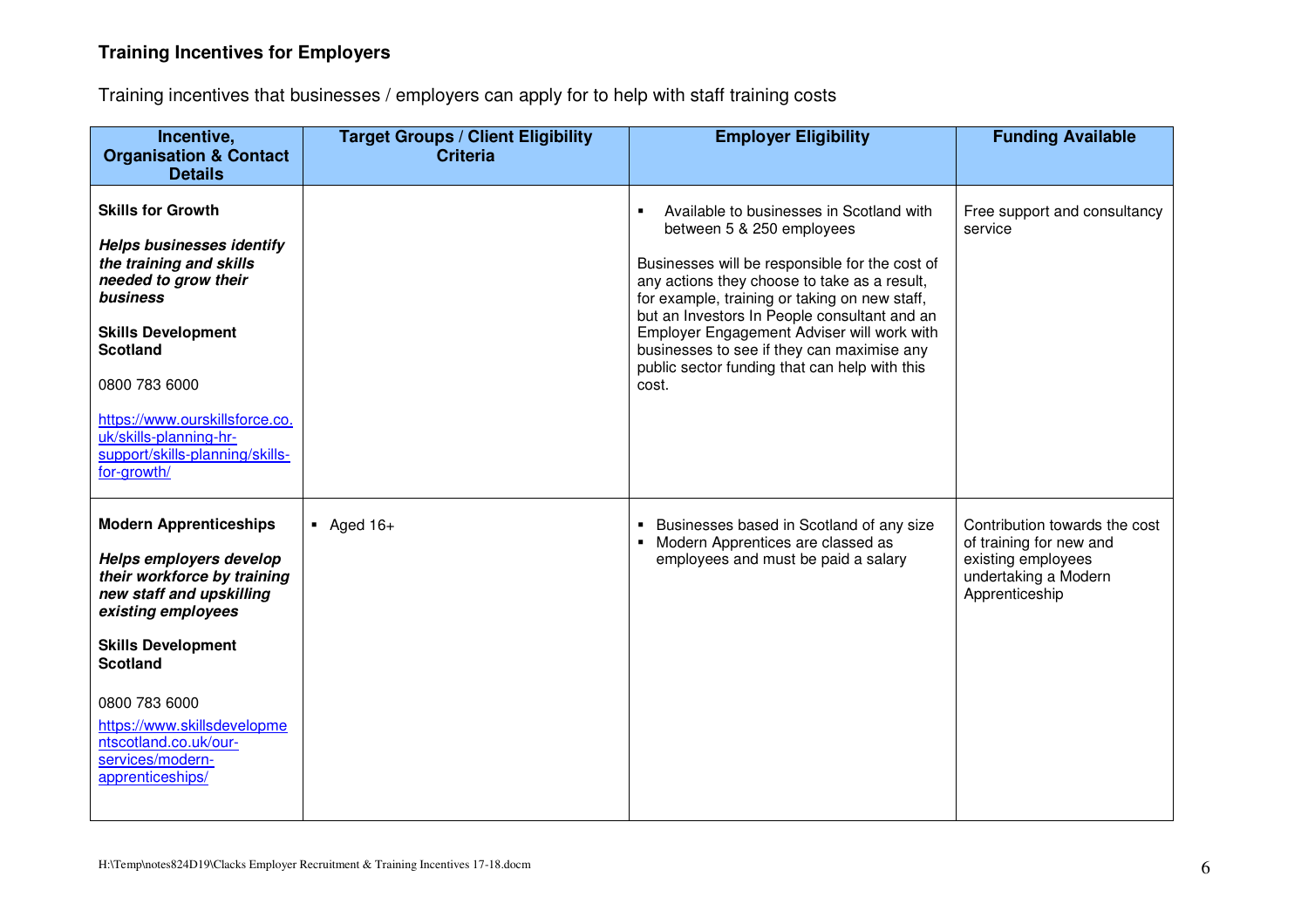| <b>Construction Training</b><br><b>Grants</b><br><b>Provides grants for</b><br>construction courses<br><b>Forth Construction Club</b><br>01506 829883 | Must be employed by a construction<br>related company within Forth Valley; or<br>Be a resident of Forth Valley and working<br>in the construction sector (company does<br>not need to be based in the Forth Valley in<br>this instance) | Construction related businesses with a<br>base in the Forth Valley area; or<br>Construction related businesses who have<br>employees from the Forth Valley area | Up to £200 per candidate with<br>a maximum of 5 candidates<br>per company.<br>Apply direct to Central<br>Training Services Ltd (CTSL)<br>for a list of approved courses.<br>CTSL will deliver the training<br>and administer the grant. |
|-------------------------------------------------------------------------------------------------------------------------------------------------------|-----------------------------------------------------------------------------------------------------------------------------------------------------------------------------------------------------------------------------------------|-----------------------------------------------------------------------------------------------------------------------------------------------------------------|-----------------------------------------------------------------------------------------------------------------------------------------------------------------------------------------------------------------------------------------|
| fcc@central-training.co.uk                                                                                                                            |                                                                                                                                                                                                                                         |                                                                                                                                                                 |                                                                                                                                                                                                                                         |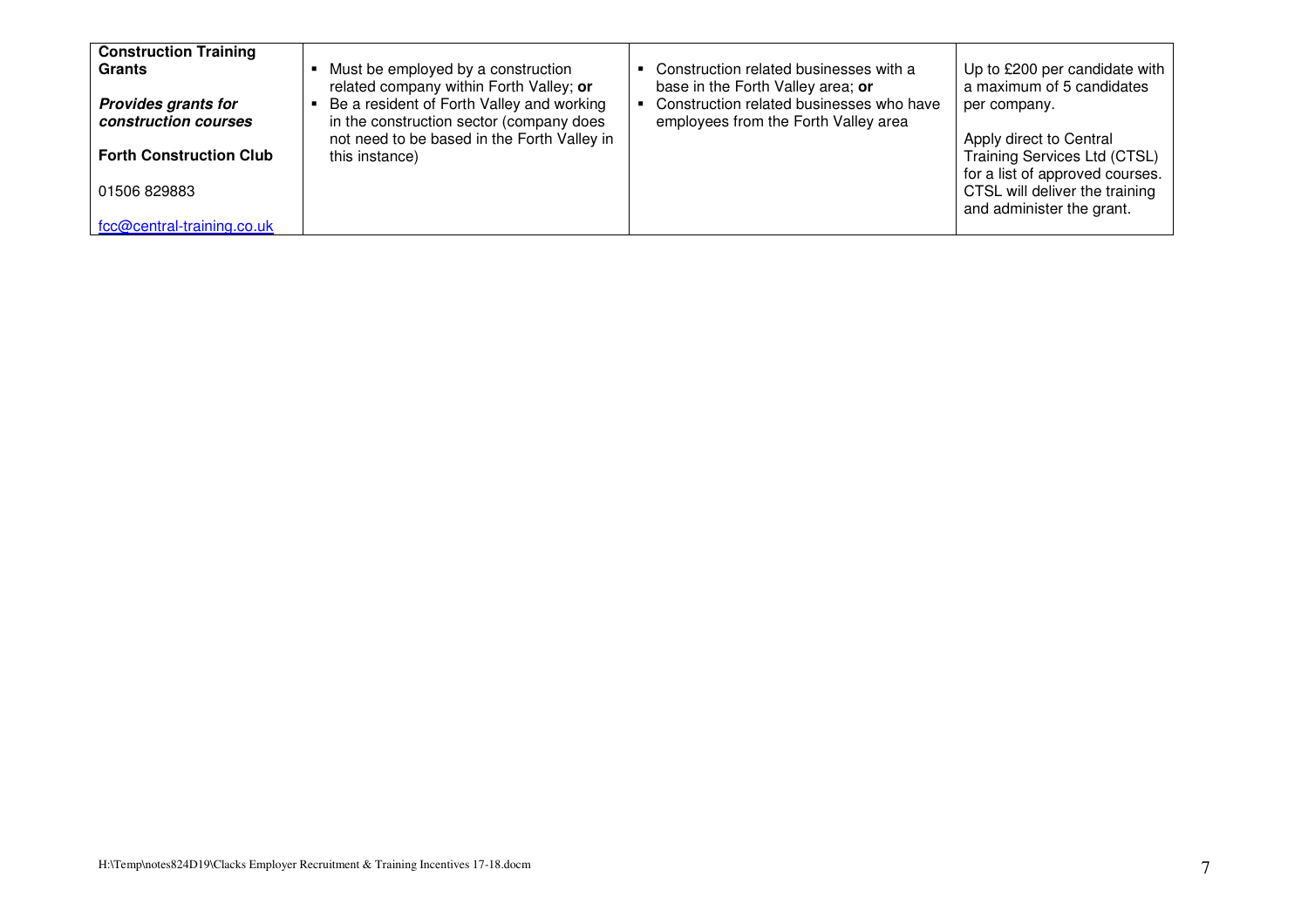## **Training Incentives for Employees**

Training incentives that **employees** can apply for to assist with training costs. These grants are for the individual and not the business.

| Incentive,<br><b>Organisation &amp; Contact</b>                                                         | <b>Target Groups / Client Eligibility</b><br><b>Criteria</b>                                                      | <b>Employer Eligibility</b> | <b>Funding Available</b>                                                       |
|---------------------------------------------------------------------------------------------------------|-------------------------------------------------------------------------------------------------------------------|-----------------------------|--------------------------------------------------------------------------------|
| <b>Details</b>                                                                                          |                                                                                                                   |                             |                                                                                |
| <b>Individual Training</b><br><b>Account (ITA)</b>                                                      | To be published on My World of Work later in<br>year. Likely to be similar to old ILA scheme                      |                             | Up to £200 per year towards<br>a course                                        |
| <b>Available from October</b><br>2017                                                                   |                                                                                                                   |                             |                                                                                |
| <b>Skills Development</b><br><b>Scotland</b>                                                            |                                                                                                                   |                             |                                                                                |
| 0800 917 8000                                                                                           |                                                                                                                   |                             |                                                                                |
| https://www.myworldofwork.c<br>o.uk/learn-and-train/sds-<br>individual-learning-accounts-<br><u>ila</u> |                                                                                                                   |                             |                                                                                |
| <b>Student Awards Agency</b><br><b>Scotland (SAAS)</b>                                                  | Part-time and full-time students doing a<br>$\blacksquare$<br>Higher Education course at college or<br>university |                             | Tuition fee support is<br>dependent on individuals<br>meeting set criteria and |
| <b>Tuition fee support</b>                                                                              |                                                                                                                   |                             | support levels vary depending<br>on the course of study                        |
| 0300 555 0505                                                                                           |                                                                                                                   |                             |                                                                                |
| http://www.saas.gov.uk/index<br>.htm                                                                    |                                                                                                                   |                             |                                                                                |
|                                                                                                         |                                                                                                                   |                             |                                                                                |
|                                                                                                         |                                                                                                                   |                             |                                                                                |
|                                                                                                         |                                                                                                                   |                             |                                                                                |